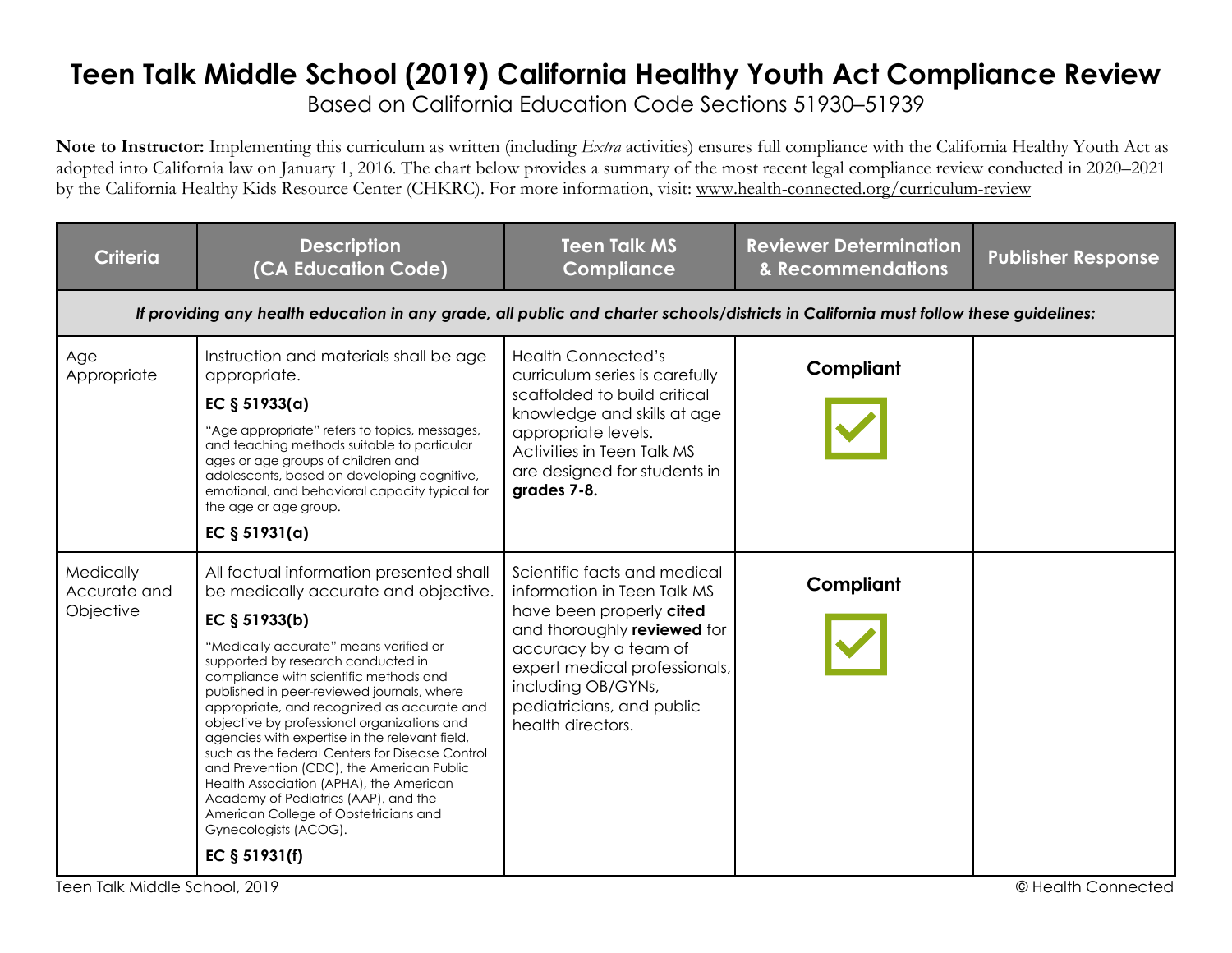| Appropriate for<br>Diverse Pupils | Instruction and materials shall be<br>appropriate for use with pupils of all<br>races, genders, sexual orientations,<br>and ethnic and cultural backgrounds,<br>pupils with disabilities, and English<br>learners.<br>EC § 51933(d)(1)                                                                                   | Activities are designed with<br>a trauma-informed lens to<br>be LGBTQ+ inclusive,<br>culturally sensitive, and<br>flexible for diverse learning<br>needs.                                                                              | Compliant |  |
|-----------------------------------|--------------------------------------------------------------------------------------------------------------------------------------------------------------------------------------------------------------------------------------------------------------------------------------------------------------------------|----------------------------------------------------------------------------------------------------------------------------------------------------------------------------------------------------------------------------------------|-----------|--|
| <b>English Learners</b>           | Instruction and materials shall be<br>made available on an equal basis to<br>a pupil who is an English learner,<br>consistent with the existing curriculum<br>and alternative options for an English<br>learner pupil as otherwise provided in<br>this code.<br>EC § 51933(d)(2)                                         | All student-facing and<br>family-facing documents<br>and presentations have<br>been adapted into Spanish.<br>The trusted adult interview<br>assignment Back in the Day<br>may also be available in<br>other languages upon<br>request. | Compliant |  |
| Youth with<br><b>Disabilities</b> | Instruction and materials shall be<br>accessible to pupils with disabilities,<br>including, but not limited to, the<br>provision of a modified curriculum,<br>materials and instruction in alternative<br>formats, and auxiliary aids.<br>EC § 51933(d)(3)                                                               | Content from Teen Talk MS<br>has been modified into Teen<br><b>Talk Adapted for All Abilities,</b><br>a flexible curriculum<br>designed for students with<br>various developmental<br>and/or learning challenges.                      | Compliant |  |
| Unbiased<br>Instruction           | Instruction and materials shall not<br>reflect bias or promote bias against<br>any person on the basis of disability,<br>gender, gender identity, gender<br>expression, nationality, race or<br>ethnicity, religion, sexual orientation,<br>or any other any category protected<br>by Section 220.<br>EC $§ 51933(d)(4)$ | Teen Talk MS encourages<br>self-reflection and personal<br>values clarification, while<br>promoting respect and<br>dignity for all.                                                                                                    | Compliant |  |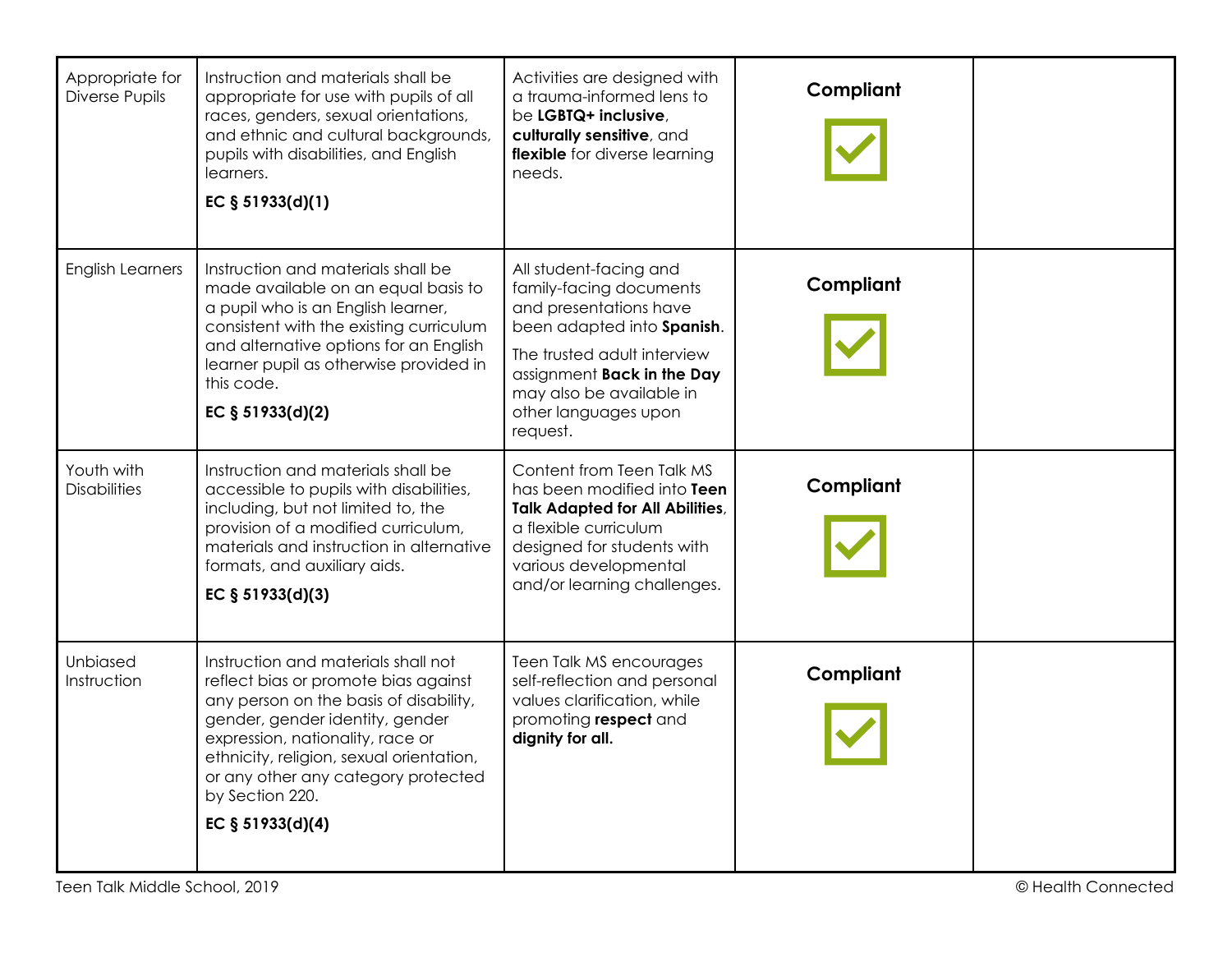| Sexual<br>Orientation                          | Instruction and materials shall<br>affirmatively recognize that people<br>have different sexual orientations and,<br>when providing examples of<br>relationships and couples, shall be<br>inclusive of same-sex relationships.<br>EC § 51933(d)(5) | Sexual orientation is defined<br>and discussed in Lesson 3:<br>• Genderbread Identity<br>Prezi<br>• "Straightlaced" - Film<br>Guide<br>Examples of various<br>identities and relationships<br>are included in scenario-<br>based activities:<br>• My Body, My Boundaries<br>• Are They Really Ready? | Compliant                                                                                                    |                                                                                                                                                                                                                                                                                                          |
|------------------------------------------------|----------------------------------------------------------------------------------------------------------------------------------------------------------------------------------------------------------------------------------------------------|------------------------------------------------------------------------------------------------------------------------------------------------------------------------------------------------------------------------------------------------------------------------------------------------------|--------------------------------------------------------------------------------------------------------------|----------------------------------------------------------------------------------------------------------------------------------------------------------------------------------------------------------------------------------------------------------------------------------------------------------|
| Gender                                         | Instruction and materials shall teach<br>pupils about gender, gender<br>expression, gender identity, and<br>explore the harm of negative gender<br>stereotypes.<br>EC § 51933(d)(6)                                                                | Gender identity and<br>expression are defined and<br>discussed in Lesson 3:<br>• Genderbread Identity<br>Prezi<br>• "Straightlaced" - Film<br>Guide<br>This lesson also allows for<br>critical thinking about<br>gender stereotypes, social<br>norms, and expectations.                              | Compliant<br><b>Comments:</b><br>Reviewers suggest the<br>Gender Unicorn to be used<br>to be most inclusive. | Next edition of Teen Talk<br>MS will utilize a<br>proprietary version of<br>the graphic ("SOGIE<br>Blobby") and will fully<br>acknowledge the origins<br>and evolution of this<br>teaching tool commonly<br>used to illustrate the<br>differences between<br>sex, gender, expression,<br>and attraction. |
| Adolescent<br>Development<br>and Body<br>Image | Instruction and materials shall provide<br>pupils with the knowledge and skills<br>they need to develop healthy<br>attitudes concerning body image,<br>gender, sexual orientation,<br>relationships, marriage, and family.<br>EC $§ 51930(b)(2)$   | Positive messaging around<br>body diversity and puberty<br>are discussed in Lesson 2:<br>• Anatomy Lecture<br>• Puberty Charades<br>Healthy relationship<br>dynamics are analyzed in<br>Lesson 8:<br>• Healthy Reasons to Want<br>a Relationship                                                     | Compliant                                                                                                    |                                                                                                                                                                                                                                                                                                          |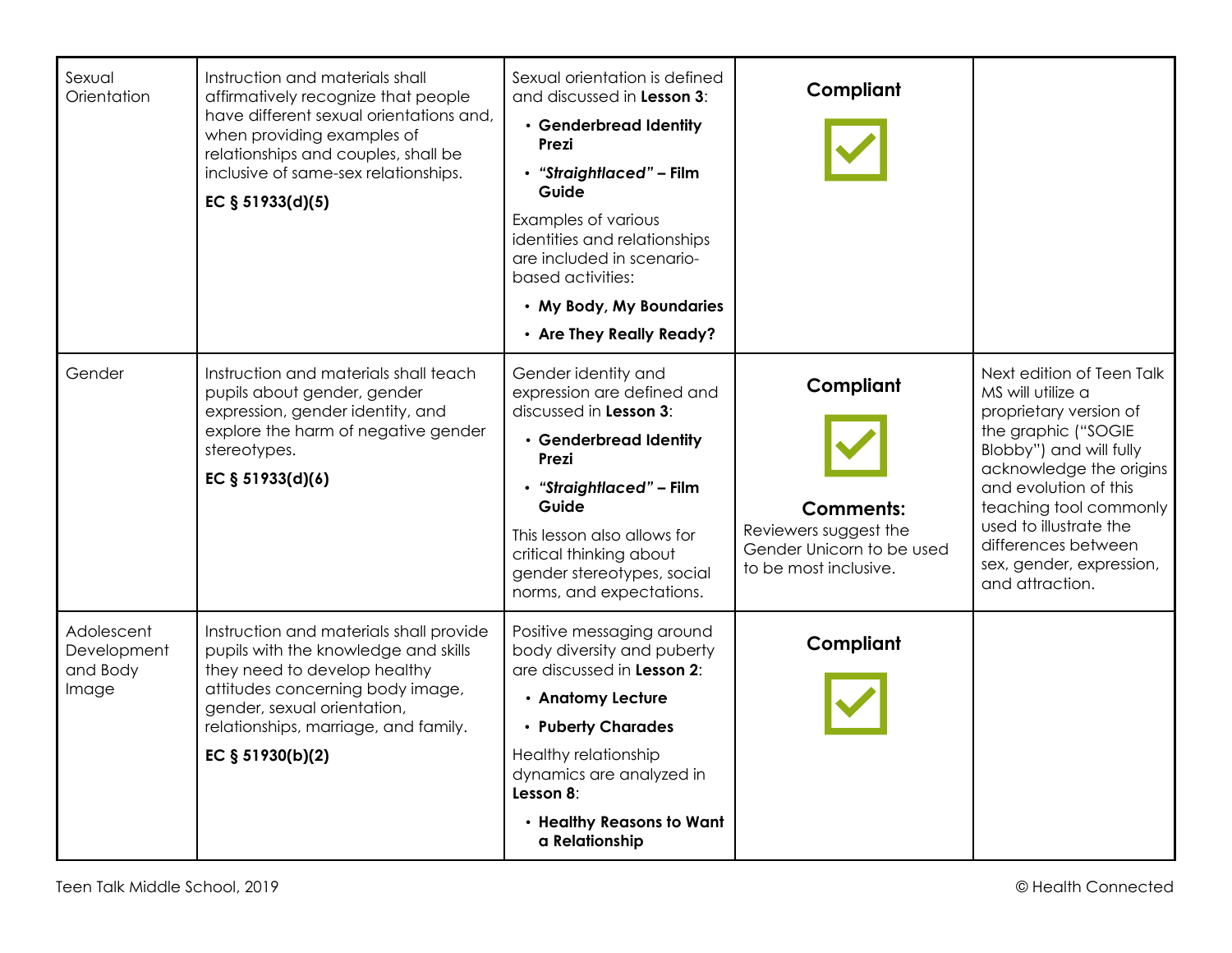|                                                                       |                                                                                                                                                                                                                                                | • Relationship Spectrum                                                                                                                                                                                                                     |           |  |
|-----------------------------------------------------------------------|------------------------------------------------------------------------------------------------------------------------------------------------------------------------------------------------------------------------------------------------|---------------------------------------------------------------------------------------------------------------------------------------------------------------------------------------------------------------------------------------------|-----------|--|
|                                                                       |                                                                                                                                                                                                                                                | • What is Love?                                                                                                                                                                                                                             |           |  |
|                                                                       |                                                                                                                                                                                                                                                | Body image, gender and<br>sexual identity, and media<br>literacy are explored in<br>Lessons 3 and 9:                                                                                                                                        |           |  |
|                                                                       |                                                                                                                                                                                                                                                | • Genderbread Identity<br>Prezi                                                                                                                                                                                                             |           |  |
|                                                                       |                                                                                                                                                                                                                                                | • What I Know About<br><b>SOGIE</b>                                                                                                                                                                                                         |           |  |
|                                                                       |                                                                                                                                                                                                                                                | • "Straightlaced" - Film<br>Guide                                                                                                                                                                                                           |           |  |
|                                                                       |                                                                                                                                                                                                                                                | • Body Image Inventory                                                                                                                                                                                                                      |           |  |
|                                                                       |                                                                                                                                                                                                                                                | · I Just Wanna Be Me!                                                                                                                                                                                                                       |           |  |
|                                                                       |                                                                                                                                                                                                                                                | Teen Talk MS promotes<br>respect for all people and<br>celebration of diversity, with<br>special emphasis on self-<br>acceptance.                                                                                                           |           |  |
| Communication<br>with Parents,<br>Guardians,<br><b>Trusted Adults</b> | Instruction and materials shall<br>encourage a pupil to communicate<br>with his or her parents, guardians, and<br>other trusted adults about human<br>sexuality and provide the knowledge<br>and skills necessary to do so.<br>EC $§ 51933(e)$ | Trusted adult<br>communication is strongly<br>encouraged throughout<br>Teen Talk MS and facilitated<br>Using Back in the Day.                                                                                                               | Compliant |  |
|                                                                       |                                                                                                                                                                                                                                                |                                                                                                                                                                                                                                             |           |  |
| Committed<br><b>Relationships</b>                                     | Instruction and materials shall teach<br>the value of and prepare pupils to<br>have and maintain committed<br>relationships such as marriage.<br>EC § 51933(f)                                                                                 | Information about healthy,<br>committed relationships is<br>provided in Lesson 8.<br>Open communication with<br>partners is emphasized<br>throughout Teen Talk MS as<br>a protective factor against<br>unintended pregnancy<br>and/or STIs. | Compliant |  |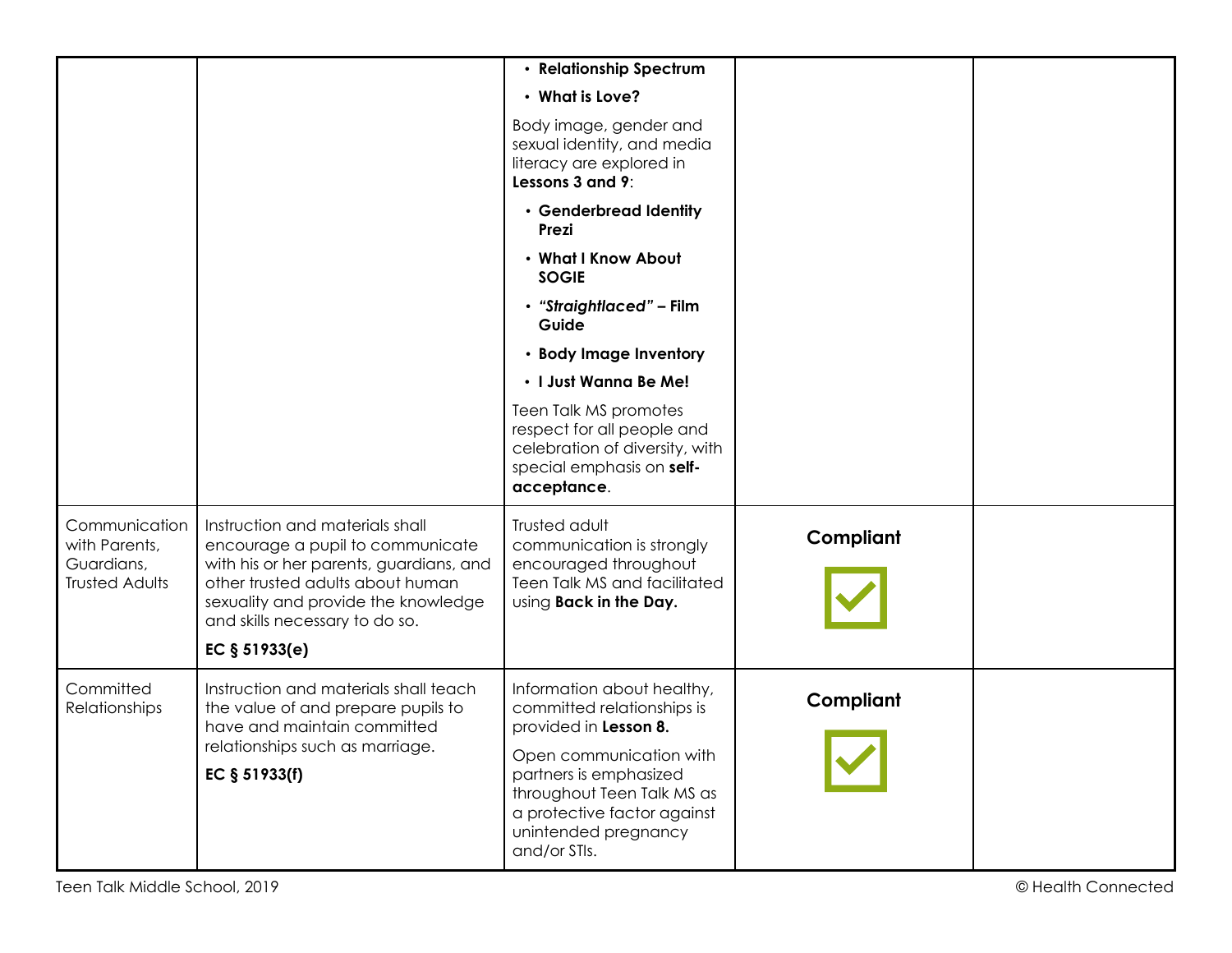| Healthy<br>Relationships      | Instruction and materials shall provide<br>pupils with knowledge and skills they<br>need to form healthy relationships<br>that are based on mutual respect and<br>affection, and are free from violence,<br>coercion, and intimidation.<br>EC § 51933(g)                                                                                      | Information about healthy,<br>committed relationships is<br>provided in Lesson 8.<br>Affirmative consent is<br>emphasized throughout<br>Teen Talk MS as a protective<br>factor against sexual crimes<br>and intimate partner<br>violence. | Compliant                                                                                                                                           |  |
|-------------------------------|-----------------------------------------------------------------------------------------------------------------------------------------------------------------------------------------------------------------------------------------------------------------------------------------------------------------------------------------------|-------------------------------------------------------------------------------------------------------------------------------------------------------------------------------------------------------------------------------------------|-----------------------------------------------------------------------------------------------------------------------------------------------------|--|
| Healthy<br>Decision<br>Making | Instruction and materials shall provide<br>pupils with knowledge and skills for<br>making and implementing healthy<br>decisions about sexuality, including<br>negotiation and refusal skills to assist<br>pupils in overcoming peer pressure<br>and using effective decision-making<br>skills to avoid high-risk activities.<br>EC § 51933(h) | Communication and<br>decision-making skills are<br>practiced in Lesson 11.<br>Information needed to<br>make informed decisions<br>about sexual health and<br>relationships is provided<br>throughout Teen Talk MS.                        | Compliant<br><b>Comments:</b><br>Comprehensive; liked the<br>variety and complexity of<br>scenarios and activity for<br>students to provide advice. |  |
| Religious<br><b>Doctrine</b>  | Instruction and materials may not<br>teach or promote religious doctrine.<br>EC § 51933(i)                                                                                                                                                                                                                                                    | Religion is mentioned as<br>one of many factors that<br>may influence personal<br>values and decision-making<br>throughout Teen Talk MS.                                                                                                  | Compliant                                                                                                                                           |  |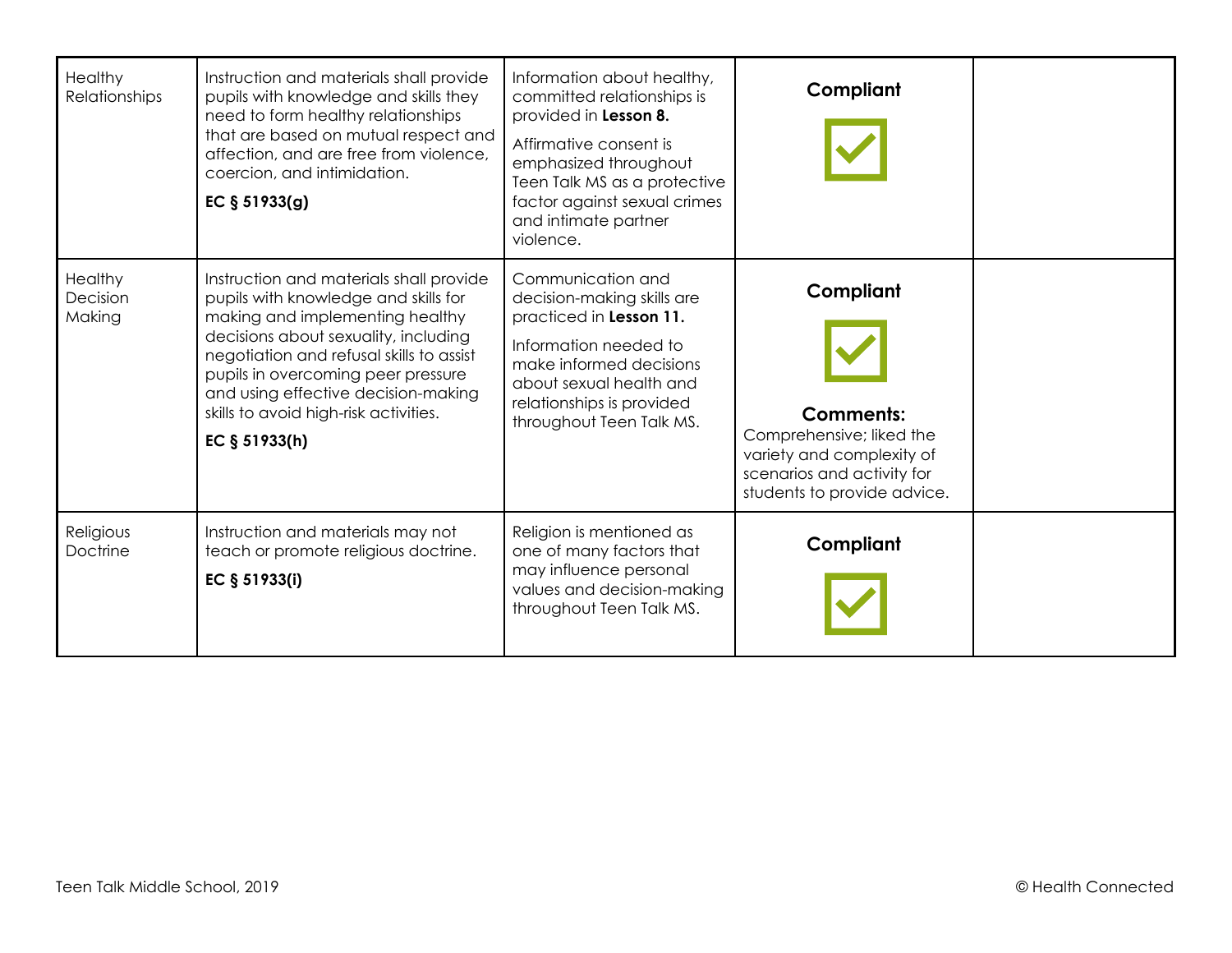|                                                       | The following content areas must be taught at least once in middle school (grades 7-8) and again at least once in high school (grades 9-12):                                                                                                                                                                                                                                                                                                                                                     |                                                                                                                                                                                                              |                                                                                                                                                                                                                              |                                                                                                                                                                                                                                                                                        |  |  |
|-------------------------------------------------------|--------------------------------------------------------------------------------------------------------------------------------------------------------------------------------------------------------------------------------------------------------------------------------------------------------------------------------------------------------------------------------------------------------------------------------------------------------------------------------------------------|--------------------------------------------------------------------------------------------------------------------------------------------------------------------------------------------------------------|------------------------------------------------------------------------------------------------------------------------------------------------------------------------------------------------------------------------------|----------------------------------------------------------------------------------------------------------------------------------------------------------------------------------------------------------------------------------------------------------------------------------------|--|--|
| Nature of HIV<br>and other STIs                       | Information on the nature of HIV, as<br>well as other sexually transmitted<br>infections, and their effects on the<br>human body.<br>EC $§ 51934(a)(1)$                                                                                                                                                                                                                                                                                                                                          | This information is provided<br>in Lesson 7:<br>• STI Information Sheet<br>· Quick Facts About HIV<br>• STI Prezi                                                                                            | <b>Needs Minor</b><br><b>Adaptations</b><br><b>Comments:</b><br>Missing Hep C information.                                                                                                                                   | Created extra activity<br><b>ABCs of Viral Hepatitis</b><br>(Fact Sheet) to include<br>basic information about<br>hepatitis A, B and C.<br>Available for distribution<br>upon request for any<br>provider using a current<br>edition of this<br>curriculum.                            |  |  |
| Transmission of<br>HIV and other<br><b>STIs</b>       | Information on the manner in which<br>HIV and other sexually transmitted<br>infections are and are not transmitted,<br>including information on the relative<br>risk of infection according to specific<br>behaviors, including sexual activities<br>and injection drug use.<br>EC § 51934(a)(2)                                                                                                                                                                                                 | This information is provided<br>in Lesson 7:<br>• STI Information Sheet<br>· Quick Facts About HIV<br>• STI Prezi<br>It is also mentioned in<br>Lesson 4:<br>· Sexual Behaviors Tree<br>$\cdot$ What is Sex? | Compliant<br><b>Comments:</b><br>Session #4 (pg. 96 and 99) -<br>hand-to-genital contact does<br>not commonly transmit STIs, but<br>still possible. Maybe change<br>language to 'very unlikely' as<br>this is most accurate. | FAQs section of Sexual<br><b>Behaviors Tree</b> (p. 99)<br>states that "Hand-to-<br>genital contact does<br>not commonly transmit<br>STIs, although it is<br>possible." This<br>statement will be<br>emphasized and<br>expanded for clarity in<br>the next edition of Teen<br>Talk MS. |  |  |
| Abstinence<br>from Sexual<br>Activity and<br>Drug Use | Information that abstinence from sexual<br>activity and injection drug use is the only<br>certain way to prevent HIV and other<br>STIs and abstinence from sexual<br>intercourse is the only certain way to<br>prevent unintended pregnancy. This<br>instruction shall provide information<br>about the value of delaying sexual<br>activity while also providing medically<br>accurate information on other methods<br>of preventing HIV and other STIs and<br>pregnancy.<br>EC $§ 51934(a)(3)$ | This information is provided<br>in Lesson 7:<br>• STI Information Sheet<br>· Quick Facts About HIV<br>• STI Prezi<br>It is also mentioned in<br>Lesson 4:<br>· Sexual Behaviors Tree<br>$\cdot$ What is Sex? | Compliant                                                                                                                                                                                                                    |                                                                                                                                                                                                                                                                                        |  |  |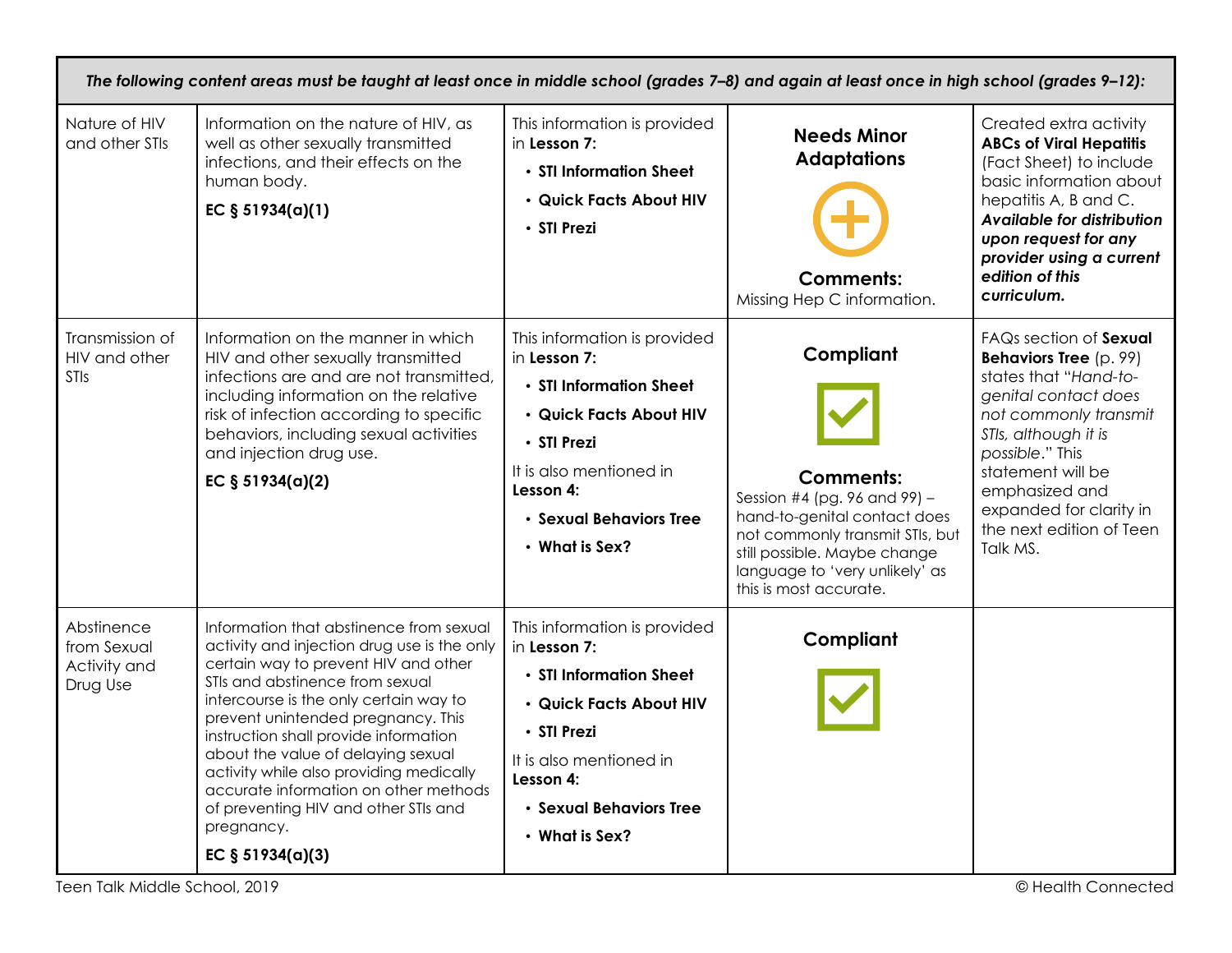| Methods of<br>Protection<br>Against HIV and<br>other STIs | Information about the effectiveness<br>and safety of all federal Food and<br>Drug Administration (FDA) approved<br>methods that prevent or reduce the<br>risk of contracting HIV and other<br>sexually transmitted infections,<br>including use of antiretroviral<br>medication, consistent with the<br>federal Centers for Disease Control<br>and Prevention (CDC).<br>EC $§ 51934(a)(4)$ | This information is provided<br>in Lesson 7:<br>• STI Information Sheet<br>· Quick Facts About HIV<br>• STI Prezi<br>• Condom Demonstration<br>• Internal Condom<br><b>Demonstration</b> | Compliant<br><b>Comments:</b><br>(pg. 185) Mentions internal<br>condom not approved by<br>FDA for anal sex, however it<br>was approved or anal sex by<br>FDA in 2018.<br>The HIV testing info time<br>frames are off (pg. 176). It<br>conflates time for results to<br>come back with amount of<br>time it takes for infection to<br>become detectable. | Next edition of Teen Talk<br>MS will update these<br>facts using the following<br>references:<br>Food and Drug Administration.<br>(2018). Obstetrical and<br>gynecological devices;<br>Reclassification of single-use<br>female condom, to be<br>renamed single-use internal<br>condom. Document 83 FR<br>48711.<br><b>Centers for Diseases Control</b><br>and Prevention. (2020). HIV<br>testing.<br>www.cdc.gov/hiv/testing |
|-----------------------------------------------------------|--------------------------------------------------------------------------------------------------------------------------------------------------------------------------------------------------------------------------------------------------------------------------------------------------------------------------------------------------------------------------------------------|------------------------------------------------------------------------------------------------------------------------------------------------------------------------------------------|---------------------------------------------------------------------------------------------------------------------------------------------------------------------------------------------------------------------------------------------------------------------------------------------------------------------------------------------------------|-------------------------------------------------------------------------------------------------------------------------------------------------------------------------------------------------------------------------------------------------------------------------------------------------------------------------------------------------------------------------------------------------------------------------------|
| <b>HIV Risk</b><br>Reduction                              | Information about the effectiveness<br>and safety of reducing the risk of HIV<br>transmission as a result of injection<br>drug use by decreasing needle use<br>and needle sharing.<br>EC $§ 51934(a)(5)$                                                                                                                                                                                   | This information is provided<br>in Lesson 7:<br>• STI Information Sheet<br>· Quick Facts About HIV                                                                                       | Compliant                                                                                                                                                                                                                                                                                                                                               |                                                                                                                                                                                                                                                                                                                                                                                                                               |
| Treatment of<br>HIV and other<br>STIs                     | Information about the treatment of<br>HIV and other sexually transmitted<br>infections, including how antiretroviral<br>therapy can dramatically prolong the<br>lives of many people living with HIV<br>and reduce the likelihood of<br>transmitting HIV to others.<br>EC $§ 51934(a)(6)$                                                                                                  | This information is provided<br>in Lesson 7:<br>• STI Information Sheet<br>· Quick Facts About HIV<br>· STI Prezi                                                                        | <b>Needs Minor</b><br><b>Adaptations</b><br><b>Comments:</b><br>Add GC & CT to this content<br>about treatment of STIs<br>reducing risk of HIV<br>transmission.                                                                                                                                                                                         | <b>STI Information Sheet</b><br>explicitly mentions that<br>having any STI increases<br>the risk for contracting<br>HIV, however we cannot<br>find any information to<br>verify that treatment for<br>STIs (specifically GC & CT)<br>reduces HIV risk. In fact,<br>this CDC resource states<br>the opposite:                                                                                                                  |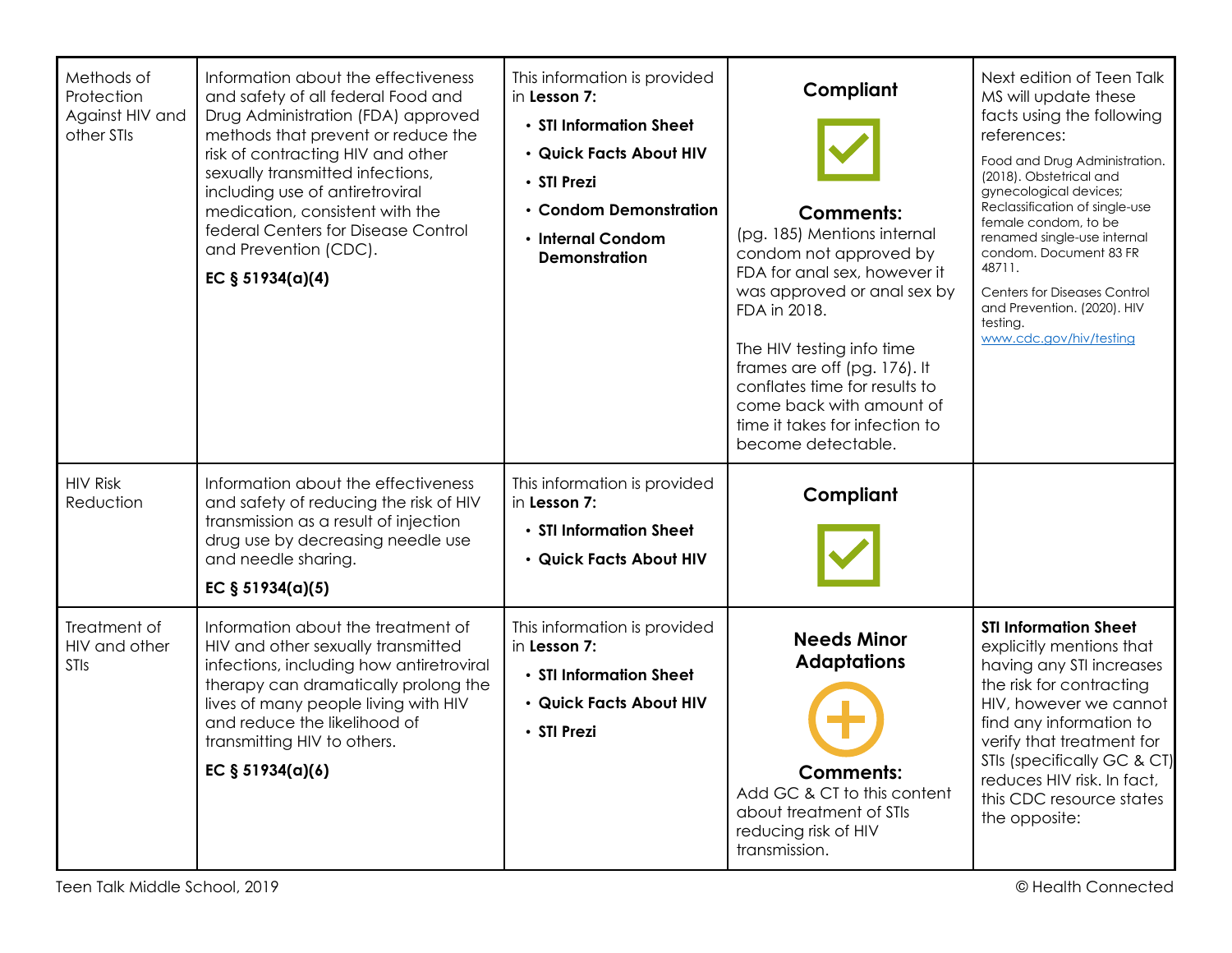|                                                                                          |                                                                                                                                                                                                                                                                                                                                                                                                                                                 |                                                                                                                                                                                                                         |                                                                                                                                                           | www.cdc.gov/std/hiv/<br>stdfact-std-hiv-detailed.htm<br>"Given the close link"<br>between STDs and HIV in<br>many studies, it seems<br>obvious that treating STDs<br>should reduce the risk of HIV.<br>However, most studies that<br>have treated STDs to prevent<br>HIV have not lowered the risk<br>of HIV." (CDC, 2021) |
|------------------------------------------------------------------------------------------|-------------------------------------------------------------------------------------------------------------------------------------------------------------------------------------------------------------------------------------------------------------------------------------------------------------------------------------------------------------------------------------------------------------------------------------------------|-------------------------------------------------------------------------------------------------------------------------------------------------------------------------------------------------------------------------|-----------------------------------------------------------------------------------------------------------------------------------------------------------|----------------------------------------------------------------------------------------------------------------------------------------------------------------------------------------------------------------------------------------------------------------------------------------------------------------------------|
| <b>Social Views</b><br>About HIV and<br><b>AIDS</b>                                      | Discussion about social views on HIV<br>and AIDS, including addressing<br>unfounded stereotypes and myths<br>regarding HIV and AIDS and people<br>living with HIV. This instruction shall<br>emphasize that successfully treated<br>HIV-positive individuals have a normal<br>life expectancy, all people are at<br>some risk of contracting HIV, and the<br>only way to know if one is HIV-positive<br>is to get tested.<br>EC $§ 51934(a)(7)$ | This information is provided<br>in Lesson 7:<br>· Quick Facts About HIV<br>• STI Prezi                                                                                                                                  | Compliant                                                                                                                                                 |                                                                                                                                                                                                                                                                                                                            |
| Resources and<br>Rights to Sexual<br>and<br>Reproductive<br><b>Health Care</b><br>Access | Information about local resources,<br>how to access local resources, and<br>pupils' legal rights to access local<br>resources for sexual and reproductive<br>health care such as testing and<br>medical care for HIV and other<br>sexually transmitted infections and<br>pregnancy prevention and care, as<br>well as local resources for assistance<br>with sexual assault and intimate<br>partner violence.<br>EC $§ 51934(a)(8)$             | This information is provided<br>in Lesson 1:<br>• Clinics and Resources<br>Topic-specific resources<br>are also provided in:<br>• Quick Facts About HIV<br>• Body Image Inventory<br>• My Body, My<br><b>Boundaries</b> | Compliant<br><b>Comments:</b><br>Add ASHWG resource named<br>Students' Rights and<br>Resources List (template)<br>available at<br>www.ashwg.org/resources | Next edition of Teen Talk<br>MS will include link to<br><b>ASHWG Resource</b><br>Template in Lesson 1.                                                                                                                                                                                                                     |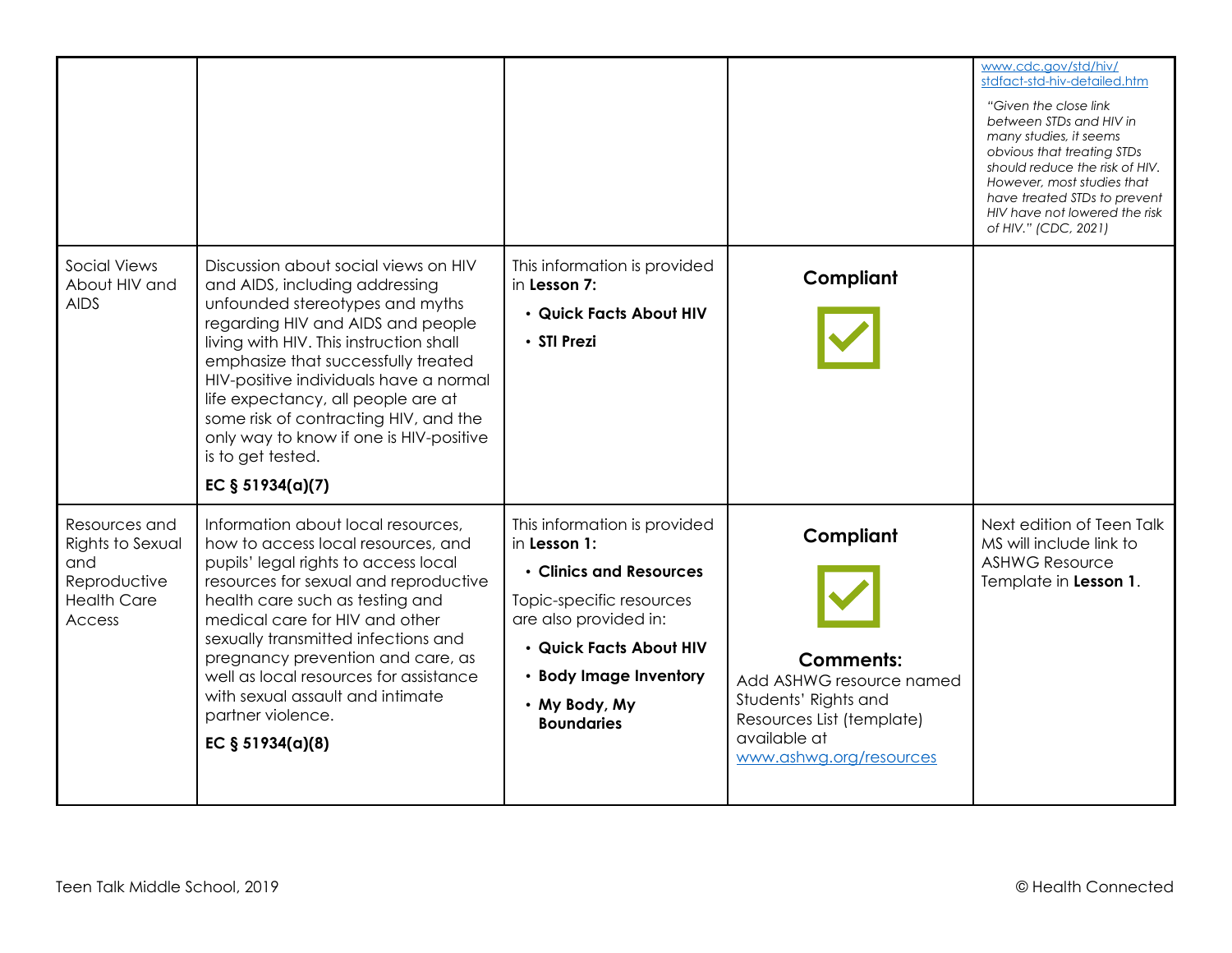| FDA Approved<br>Contraceptive<br>Methods          | Information about the effectiveness<br>and safety of all FDA-approved<br>contraceptive methods in preventing<br>pregnancy, including, but not limited<br>to, emergency contraception.<br>EC § 51934(a)(9)                                                                                                                                                                                                                                               | This information is provided<br>in Lesson 5:<br>• All About Birth Control<br>• Birth Control Brainstorm | Compliant |  |
|---------------------------------------------------|---------------------------------------------------------------------------------------------------------------------------------------------------------------------------------------------------------------------------------------------------------------------------------------------------------------------------------------------------------------------------------------------------------------------------------------------------------|---------------------------------------------------------------------------------------------------------|-----------|--|
| Legally<br>Available<br>Pregnancy<br>Outcomes     | Instruction on pregnancy shall include<br>an objective discussion of all legally<br>available pregnancy outcomes,<br>including, but not limited to, all of the<br>following:<br>(A) Parenting, adoption, and<br>abortion.<br>(B) Information on the law on<br>surrendering physical custody of a<br>minor child 72 hours of age or<br>younger. HSC § 1255.7 [Also refer<br>to PC § 271.5]<br>(C) The importance of prenatal care.<br>EC $§ 51934(a)(9)$ | This information is provided<br>in Lesson 6:<br>• Pregnancy Options                                     | Compliant |  |
| Harassment,<br>Assault, Abuse,<br>and Trafficking | Information about sexual harassment,<br>sexual assault, sexual abuse, and<br>human trafficking.<br>EC § 51934(a)(10)                                                                                                                                                                                                                                                                                                                                    | Sexual crimes are defined<br>and discussed in Lesson 10:<br>• My Body, My<br><b>Boundaries</b>          | Compliant |  |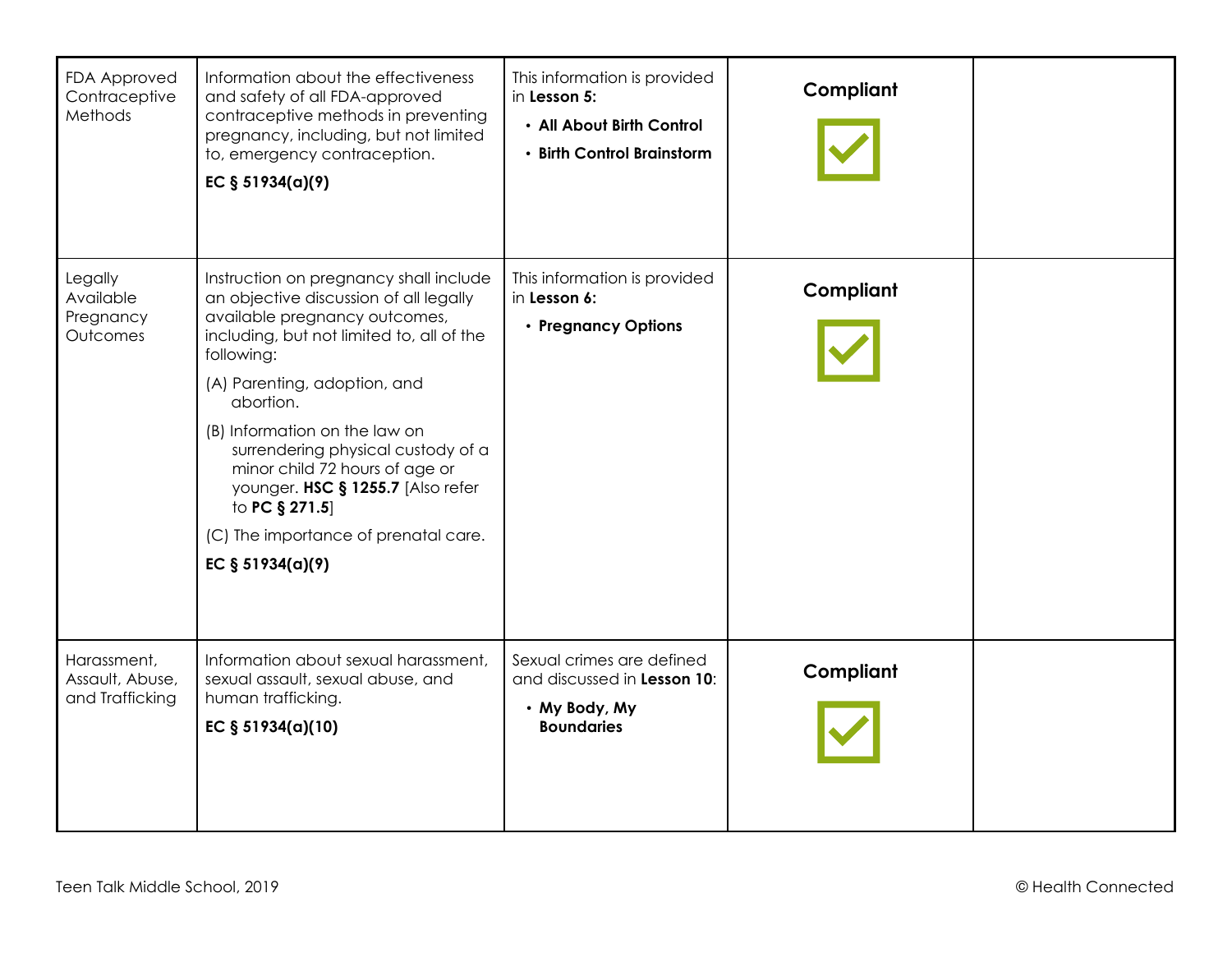| Human<br>Trafficking                                                    | Information on human trafficking shall<br>include both of the following:<br>(A) Information on the prevalence,<br>nature, and strategies to reduce<br>the risk of human trafficking,<br>techniques to set healthy<br>boundaries, and how to safely<br>seek assistance.<br>(B) Information on how social media<br>and mobile device applications<br>are used for human trafficking.<br>EC $§ 51934(a)(10)$ | Human trafficking is defined<br>and discussed in Lesson 10:<br>• My Body, My<br><b>Boundaries</b><br>Potential indications of sex<br>trafficking are discussed in<br>Lesson 8:<br>• Relationship Spectrum | Compliant |  |
|-------------------------------------------------------------------------|-----------------------------------------------------------------------------------------------------------------------------------------------------------------------------------------------------------------------------------------------------------------------------------------------------------------------------------------------------------------------------------------------------------|-----------------------------------------------------------------------------------------------------------------------------------------------------------------------------------------------------------|-----------|--|
| Adolescent<br>Relationship<br>Abuse and<br>Intimate Partner<br>Violence | Information about adolescent<br>relationship abuse and intimate<br>partner violence, including the early<br>warning signs thereof.<br>EC § 51934(a)(11)                                                                                                                                                                                                                                                   | This information is provided<br>in Lesson 8:<br>• Relationship Spectrum<br>• What is Love?                                                                                                                | Compliant |  |
| Sharing Sexually<br>Explicit<br>Materials                               | Optional: Instruction regarding the<br>potential risks and consequences of<br>creating and sharing sexually<br>suggestive or sexually explicit materials<br>through cellular telephone, social<br>networking Internet Web sites,<br>computer networks, or other digital<br>media.<br>EC $§ 51934(b)$                                                                                                      | This information is provided<br>in:<br>• Relationship Spectrum<br>• Body Image Inventory<br>• My Body, My<br><b>Boundaries</b>                                                                            | Compliant |  |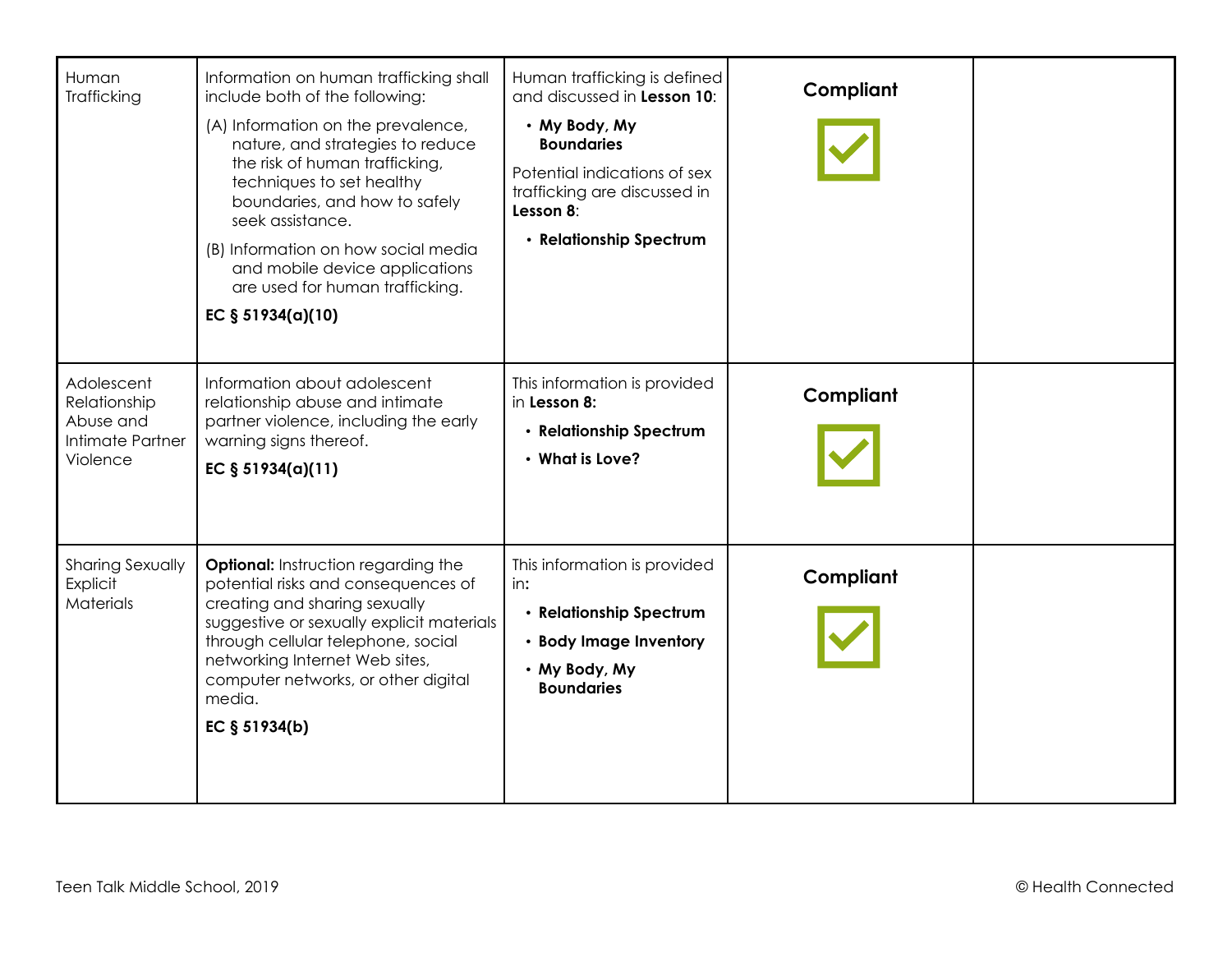| Right to Obtain<br>Confidential<br>Services | Notify pupils in grades 7-12 inclusive<br>and the parents and guardians of all<br>pupils enrolled in the district, that<br>school authorities may excuse any<br>pupil from school for the purpose of<br>obtaining confidential medical<br>services without the consent of the<br>pupil's parent or guardian.<br>EC § 51934(a)(8), EC § 46010.1 | This information is provided<br>in the <b>Preface</b> (Minor's<br>Sexual and Reproductive<br>Rights in CA) for instructors<br>to explain to families at an<br>information session.<br>It is also mentioned in<br>Lesson 1 Background<br>Information. | Compliant<br><b>Comments:</b><br>Could be added to parent<br>notification letter? | We feel that this<br>information is most<br>effectively<br>communicated to<br>families live at an<br>information session in<br>order to carefully<br>explain the law, to<br>clarify the district's<br>policy and procedure,<br>and to field questions<br>from parents/guardians.<br>We also discuss this law<br>when providing training<br>on the curriculum and<br>encourage instructors to<br>research the policy and<br>procedure at their<br>school in order to<br>communicate the<br>information directly to<br>students and families. |
|---------------------------------------------|------------------------------------------------------------------------------------------------------------------------------------------------------------------------------------------------------------------------------------------------------------------------------------------------------------------------------------------------|------------------------------------------------------------------------------------------------------------------------------------------------------------------------------------------------------------------------------------------------------|-----------------------------------------------------------------------------------|---------------------------------------------------------------------------------------------------------------------------------------------------------------------------------------------------------------------------------------------------------------------------------------------------------------------------------------------------------------------------------------------------------------------------------------------------------------------------------------------------------------------------------------------|
| Resources and<br>Rights for LGBTQ<br>pupils | Information on existing school site and<br>community resources related to the<br>support of lesbian, gay, bisexual,<br>transgender, and questioning (LGBTQ)<br>pupils must be provided.<br>EC § 51934(a)(8), EC § 234.1(d)                                                                                                                     | LGBTQ+ resources are<br>provided in Lesson 1:<br>• Clinics and Resources                                                                                                                                                                             | Compliant                                                                         |                                                                                                                                                                                                                                                                                                                                                                                                                                                                                                                                             |
| Affirmative<br>Consent                      | Comprehensive information for grades<br>9-12, inclusive, on sexual harassment<br>and violence that includes but is not<br>limited to all of the following: a<br>discussion of the affirmative consent<br>standard, as defined in EC § 51933(g),<br>EC § 33544(a)(2), EC § 67386(a)(1)                                                          | Affirmative consent is<br>defined and discussed in:<br>• Sexual Behaviors Tree<br>• My Body, My<br><b>Boundaries</b>                                                                                                                                 | Compliant                                                                         |                                                                                                                                                                                                                                                                                                                                                                                                                                                                                                                                             |